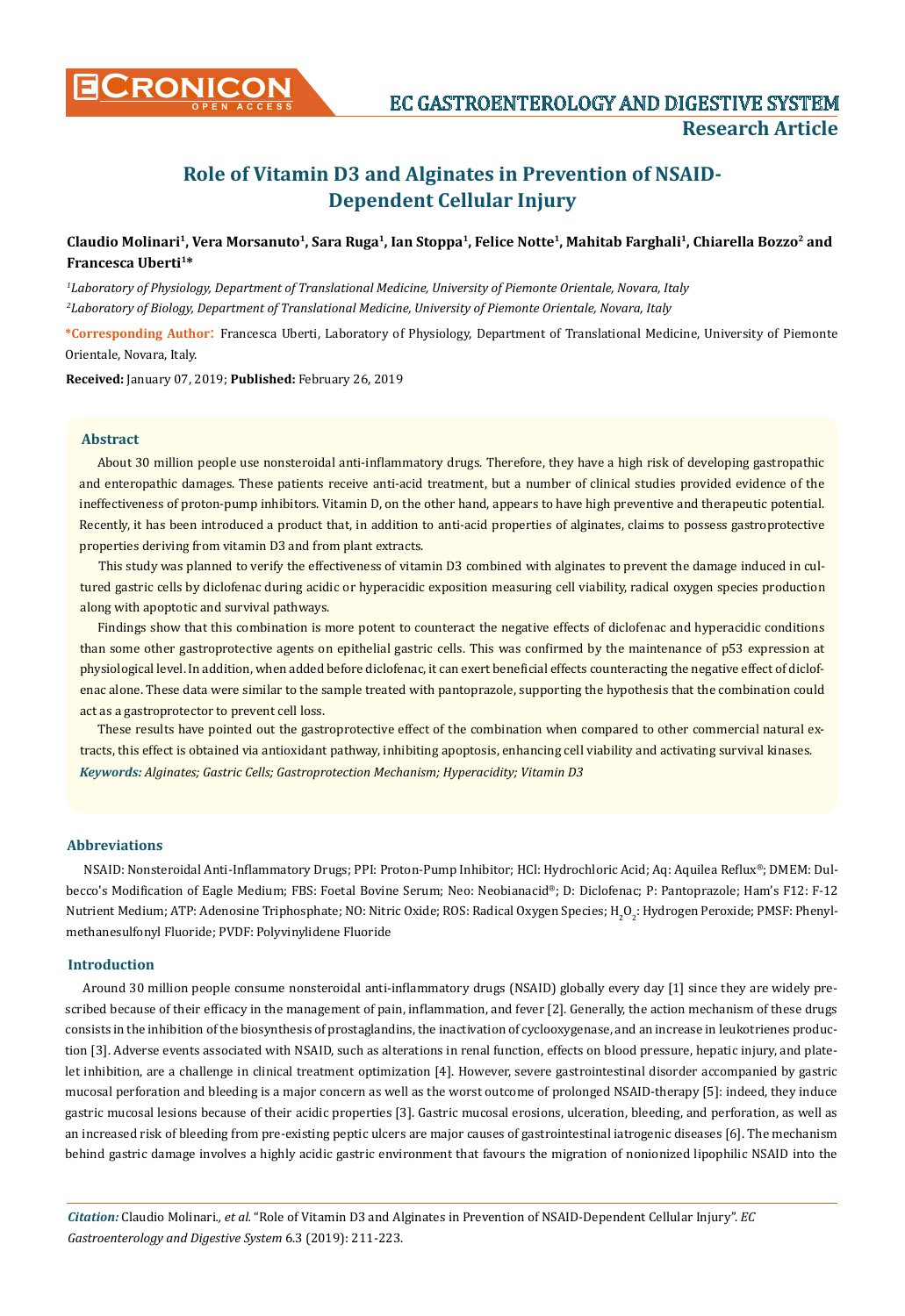211

epithelial cells, and at the cell surface these are dissociated into ions, trapping hydrogen ions and inducing mucosal injury. This action is further enhanced by the decrease mucosal blood flow, secretion of mucous and bicarbonates, and the defensive factors of the gastric layer [3,7]. Indeed, these side effects lead to reduced intestinal mucus formation, disturbed micro-circulation causing increased intestinal motility, and increased mucosal permeability to many inflammatory mediators including neutrophils and cytokines [8]. The consequences can range from dyspepsia to severe peptic ulcer and bleeding; endoscopically the range from subepithelial haemorrhages and erosions to total destruction of epithelial membrane and full thickness ulcer [9]. Diclofenac, an anthranilic acid derivative with pKa of 4.0 [1], is the most widely prescribed NSAID for treating several forms of pain and inflammation, such as rheumatic and non-rheumatic diseases, pain, fever, chronic inflammation, dysmenorrhea and several forms of cancers [10-12]. The main clinical problem of diclofenac is toxicity induced by oxidative tissue injury in the intra-mitochondrial environment, which appears to play a prominent role in the pathophysiology of digestive ulceration [1,13,14]. Indeed, NSAID uncouple mitochondrial oxidative phosphorylation, which causes loss of intercellular integrity, with increased intestinal permeability and subsequent mucosal damages [15,16]. For these reasons, NSAID users are subjected, often empirically by doctors, to anti-acid treatments such as the proton-pump inhibitors (PPI) [17], thus, not surprisingly, NSAID and PPI are among the most frequently co-prescribed drugs worldwide [18]. The potent anti-secretory effects of PPI are claimed to account for their efficacy in various acid-related diseases; however, the anatomical and functional integrity of gastric mucosa rely on the balance between aggressive and defensive mechanisms [2]. In addition, the success of pharmacological treatments in either the prevention or healing of ulcerative lesions may depend not only on the blockade of acid secretion, but also on the enhancement of mucosal protective factors [2,19]. Moreover, a number of clinical studies have provided the support for the ineffectiveness of PPI in preventing or reducing the NSAID-damages [20-22]. Indeed, current evidence suggests that PPI are also associated with numerous side effects such as hypergastrinemia [23] enteric infections [24], adverse cardiovascular events [25] and increased mortality rates [26]. The need for NSAID clinical use despite their side effects encourages continuous research to create novel agents able to counteract their adverse effects with better safety profile, in particular using natural compounds. Recently, a crucial role for vitamin D in digestive system health has been described [27]. In gastric mucosa, vitamin D appears to have high preventive and therapeutic potentials [28] and is able to regulate endocrine and paracrine secretion of gastrin with secondary effects, for instance, on parietal cell HCl and pepsinogen secreting chief cells [29]. Recently, a product has been introduced that, in addition to having the antacid properties of alginates, claims to possess gastroprotective properties deriving from vitamin D3 and from plant extracts. It has been tested alone and combined with diclofenac in order to provide an effective and safer strategy for the management of NSAID-induced gastroenteric lesions. Hence, the primary objective of this work was to evaluate whether it is possible to improve the protection of the gastric mucosa during therapy with diclofenac. Observations have been compared to a PPI and to another commercial product in oxidative or hyperacidic conditions. Thus, the present study was designed to examine the protective effects of alginates combined with vitamin D3 assessing its effects on factors related to gastric protection such as viability, radical productions and intracellular mechanism involved. Moreover the aim was to examine whether this combination has direct beneficial effects through activation of survival pathways.

## **Materials and Methods Agents preparation**

Alginates combined with vitamin D3 was used to prepare a commercial product (named Aquilea Reflux®, Laborest Italia srl, Milan, Italy; Aq) used as a dietary supplement indicated to counteract high acidic conditions thanks to its specific composition [27]. Aq is a dietary supplement combining the properties of calcium alginate with a tyndalized probiotic (Pylopass®) and an extract of prickly pear and olive leaves (Mucosave®) in a buffer solution. It is composed of Mucosave® (0.83 mg/ml), calcium alginate (1.66 mg/ml), magnesium hydroxide  $(2.66 \text{ mg/ml})$ , potassium citrate  $(4.66 \text{ mg/ml})$ , Pylopass®  $(0.66 \text{ mg/ml})$  and vitamin D3  $(0.000083 \text{ mg/ml})$ . It was dissolved according to solubility information reported in manufacturer's instructions, directly in the DMEM without red phenol and FBS but supplemented with 1% penicillin/streptomycin, 2 mM L-glutamine and 1 mM sodium pyruvate (white medium).

A mixture of polysaccharides and flavonoids present as a commercial product (Neobianacid®, Aboca, Italy; Neo), is a product that improves the protection of the stomach and the esophagus thanks to the presence of Poliprotect® and a flavonoid fraction (*Matricaria recutita* and *Glycyrrhiza glabra*). This product was dissolved following the manufacturer's instructions directly in white medium and added without dilution to the cells. Diclofenac (D) and Pantoprazole (P) were prepared directly in white medium and added to the cells at final concentrations of 250  $\mu$ M and 10  $\mu$ M respectively, as reported in literature [2,30] before or after Aq or Neo in presence or absence of hyperacidic condition. HCl was used to prepare an acidified medium (pH 4) that was added to the cells without dilution. To create a hyperacidic condition, before stimulation  $1:172$  (%v/v) of HCl were also administered to the samples.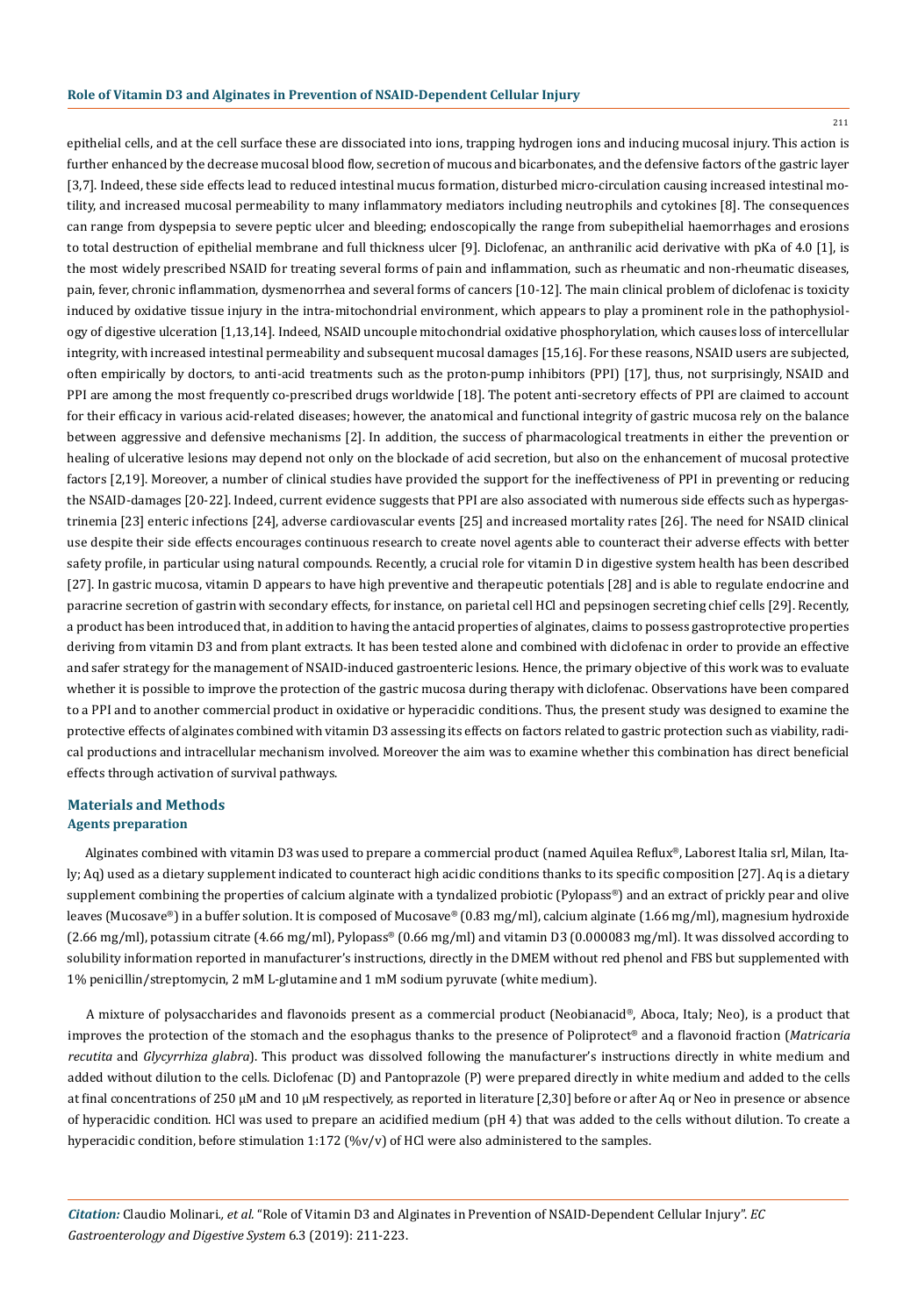#### **Primary cell culture**

Primary epithelial gastric cells were obtained from the stomach of anaesthetized prepubescent pigs as previously described [27]. Briefly, the gastric cells were isolated using enzymatic solution in agitation (collagenase/dispase solution, Sigma-Aldrich, Milan, Italy) for 60 minutes at 37°C, centrifuged at 1500 rpm for 5 minutes at 4°C and then the pellet resuspended in complete medium (Ham's F12 supplemented with 10% FBS, Sigma-Aldrich, Milan, Italy) on collagen coated dishes. The cells used for the experiments were obtained from passage 3 to passage 5. The cells were used to perform different experiments; to study cell viability, ATP level and NO production 1 x 10<sup>4</sup> cells were plated on 96 well-plates; to study radical oxygen species (ROS) production 1 x 10<sup>5</sup> cells were plated on 24 well-plates; to study the intracellular pathways by Western blot and to analyse the activities by kit ELISA the cells were plated on 60 mm dishes until confluence. To synchronize the cells, before stimulations they were maintained in DMEM without red phenol and FBS and supplemented with 1% penicillin/streptomycin, 2 mM L-glutamine and 1 mM sodium pyruvate in an incubator at 37°C, 5% CO2 and 95% humidity for 18h and then to create a similar condition of human stomach, the cells were maintained for 2h on acidified medium (HCl was added at 5 DMEM without red phenol and FBS and supplemented with 1% penicillin/streptomycin, 2 mM L-glutamine and 1 mM sodium pyruvate to obtain a medium with pH 4) before the stimulation. This acidified medium was maintained during the successive stimulations.

#### **Experimental protocol**

The cells were used to analyse the effect of Aq and Neo in preventing or reverting the damage caused by anti-inflammatory drugs (in particular Diclofenac) during oxidative stress or hyperacidic condition. Aq and Neo were tested in preliminary experiments before or after 200 μM H<sub>2</sub>O<sub>2</sub> or 1:172 (%v/v) HCl to determine the effects (prevention or repair, respectively) during oxidative stress or gastric hyperacidity. The time of stimulation was 24h, in order to observe cell viability, ATP consumption, ROS production and intracellular pathways activations. Since the greatest effects were observed during hyperacidic condition, this state was maintained during successive stimulations with anti-inflammatory drugs. In particular the protective effects on gastric epithelial cells of Aq and Neo were examined during pre and post stimulations with 250 µM Diclofenac (D). The time of stimulation was 24h to study the effects on cell viability, ROS production, and the intracellular pathways involved. To confirm the potential use of Aq and Neo as gastroprotective agents, some data were compared to those obtained from experiments with 10 µM pantoprazole (P), added before diclofenac.

#### **Cell viability**

MTT-based *In Vitro* Toxicology Assay Kit (Sigma-Aldrich, Milan, Italy) was used to determine cell viability, as previously described [31]. Briefly, at the end of each stimulation, the cells were incubated with 1% MTT dye for 2h - 3h at 37°C in incubator, until the purple crystals were dissolved in equal volume of MTT Solubilization Solution. The relative viability (%) was based on absorbance measuring through a spectrometer (VICTORX4 Multilabel Plate Reader) at 570 nm with correction at 690 nm. Finally, viability was calculated comparing results to control cells (taken as 100% viable).

## **Radical oxygen species production**

The rate of superoxide anion release was measured using a standard protocol [27,31] analyzing the superoxide dismutase-inhibitable reduction of cytochrome C. Briefly, on both treated and untreated cells, 100 μL of cytochrome C were added, and in another sample, 100 μL of superoxide dismutase were also added for 30 minutes in incubator (all substances from Sigma-Aldrich, Milan, Italy). The O2 was determined by measuring the absorbance at 550 nm by a spectrometer (VICTORX4 Multilabel Plate Reader) and expressed as means ± SD% of nanomoles per reduced cytochrome C per microgram of protein compared to control [32].

#### **ATP assay**

At the end of each stimulation the medium was removed and the cells were immediately treated with the components of the ATP assay kit (nucleotide releasing buffer, ATP monitoring enzyme, enzyme reconstitution buffer, ATP), following the manufacturer's instructions. Luminescence was measured 1 min after the addition of ATP monitoring enzyme in a VICTORX4 multilabel plate reader (PerkinElmer Waltham, Massachusetts, U.S.A.), and luminescence was expressed as means ± SD% of µmol of ATP/g protein [33].

#### **p53 activity**

p53 activity was measured by specific ELISA kit (p53 transcription factor assay kit, Cayman Chemical, Ann Arbor, Michigan, USA), examining the nuclear extracts obtained at the end of each stimulation following the manufacturer's instructions. The nuclear extraction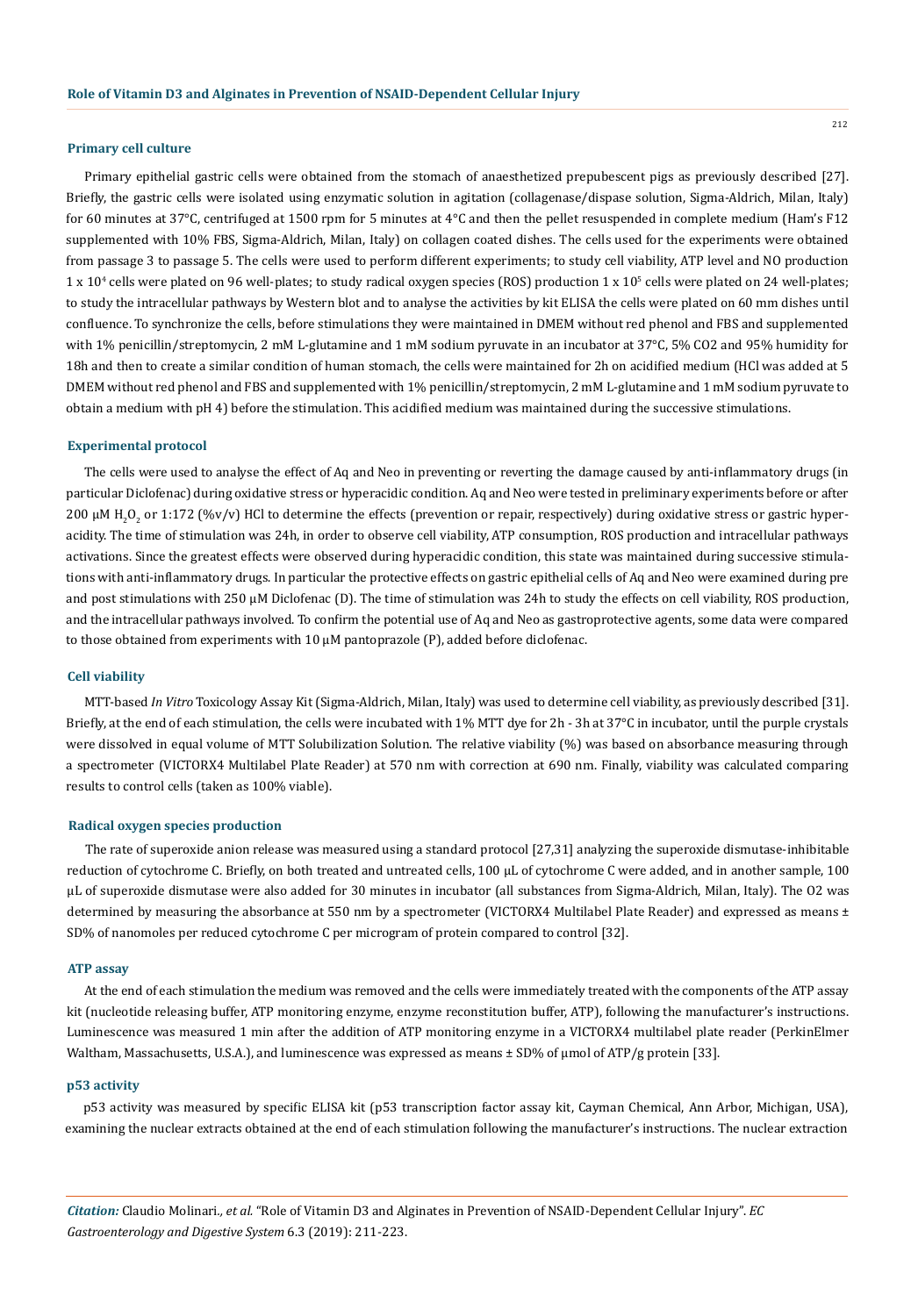was obtained by classical technique using a complete buffer present in the kit. Briefly, the cells were lysed with ice-cold 1X Complete Hypotonic Buffer, supplemented with NP-40 and then centrifuged at 12,000g at 4°C for 10 minutes. The pellet was solubilized with icecold Complete Nuclear Extraction Buffer 1x supplemented with protease and phosphatase inhibitors, and then centrifuged at 12,000g for

#### **ERK and Akt activation assay**

(Thermo Fisher).

ERK/MAPK and PI3K/akt activities were measured by the InstantOne™ ELISA (Thermo-Scientific) on cell lysates following the manufacturer's instructions, as previously described [34]. Briefly, at the end of treatments cells were lysed with 100 μL Cell Lysis Buffer Mix and 50 μL/well of each sample were tested in InstantOne ELISA microplate strips. Moreover, the Antibody Cocktail was added to each well and incubated for 1h at room temperature on a microplate shaker. At the end, the Detection Reagent was added to each well and after 20 minutes the reaction was stopped adding to each Stop Solution. The strips were measured by a spectrometer (VICTOR X4 multilabel plate reader) at 450 nm. The results were expressed as mean Absorbance (%) compared to control.

15 minutes at 4°C; the supernatant was examined to analyse the activity of p53 related to the protein quantification through BCA assay

#### **Western blot**

After each stimulation, the cells were washed with iced PBS 1X supplemented with 2 mM sodium orthovanadate (Sigma-Aldrich, Milan, Italy) and lysed in iced Ripa Buffer (10 mM Na2HPO4, 150 mM NaCl, 2 mM EDTA, 1% NP-40, 0.1% sodium dodecyl sulphate, 1% sodium deoxycholate, 50 mM sodium fluoride; Sigma-Aldrich, Milan, Italy) supplemented with 2 mM sodium orthovanadate (Sigma-Aldrich, Milan, Italy), 1:1000 phenylmethanesulfonyl fluoride (PMSF; Sigma-Aldrich, Milan, Italy) and 1:100 protease inhibitors cocktail (Sigma-Aldrich, Milan, Italy). 35 μg of proteins were resolved on 10% SDS-PAGE gels (SDS-PAGE; Bio-Rad Laboratories, Hercules, CA, USA), transferred to polyvinylidene fluoride membranes (PVDF, GE Healthcare, Milan, Italy) anti-VDR (1:250, Santa-Cruz) which were incubated overnight at 4°C with specific antibodies: anti-p53 (1:400, Santa-Cruz), anti-Annexin V (1:1000, Sigma-Aldrich, Milan, Italy), and anti-Ki67 (1:800,Santa-Cruz), The protein expressions were normalized and verified through β-actin detection (1:5000; Sigma-Aldrich, Milan, Italy).

#### **Statistical analysis**

Results are expressed as means ± SD of at least 5 biological replicates for each experimental protocol and each replicate was reproduced 3 times. Statistical comparisons between groups were performed by one-way ANOVA with Bonferroni's post hoc test or the Mann-Whitney U test, to compare percentages of responses, using GraphPad Prism 5 (GraphPad Software, La Jolla, CA, USA). P < 0.05 was considered statistically significant.

#### **Results**

#### **Analysis of the effects of Aq and Neo on epithelial gastric cells under oxidative or acidic conditions**

Both products act as a physical barrier for gastric epithelial cells and exert protection against hyperacidity, but the different compositions can determine different beneficial effects. The first set of experiments analysed the ability of act before or after the damage caused by oxidative stress and acidity of Aq and Neo after 24h of stimulation. As reported in figure 1, the effects on cell viability and ROS production were different between Aq and Neo alone. Aq induced a significant increase in cell viability compared to Neo (about 215%) and to control (p < 0.05, see figure 1a); Aq also induced a significant reduction in ROS release (about 256%) compared to Neo (see figure 1b). These preliminary data confirmed the hypothesis that the composition can influence the efficiency during gastroprotection. In order to clarify the efficacy of Aq and Neo in gastroprotection, all the following experiments were performed in presence of pre-treatment or post-treatment for 30 minutes with 200 μM H<sub>2</sub>O<sub>2</sub> or 1:172 (%v/v) HCl. As reported in figure 1 the pre-treatment with H<sub>2</sub>O<sub>2</sub> or HCl caused a significant reduction (p < 0.05) of cell viability and an increase of ROS production (p < 0.05) compared to control. Aq was able to counteract the negative effect exerted by H<sub>2</sub>O<sub>2</sub> or HCl on cell viability (p < 0.05) both before and after the damage; in particular, the most evident beneficial effects were observed in reversing the influence exerted by HCl both on cell viability and ROS production. However, regarding cell viability (see figure 1a) Aq seems to be more effective when it is added after pre-treatment (about 100% in oxidative and about 63% in hyperacidic conditions). On the other hand, Neo seems to have a beneficial effect only when added after the injury, reported in instructions. Between oxidative and hyperacidic pre-treatment conditions, Neo was able to have a greater effect on cell viability when administered in presence of oxidative conditions (about 70% compared to hyperacidic conditions). As regards ROS production, that is an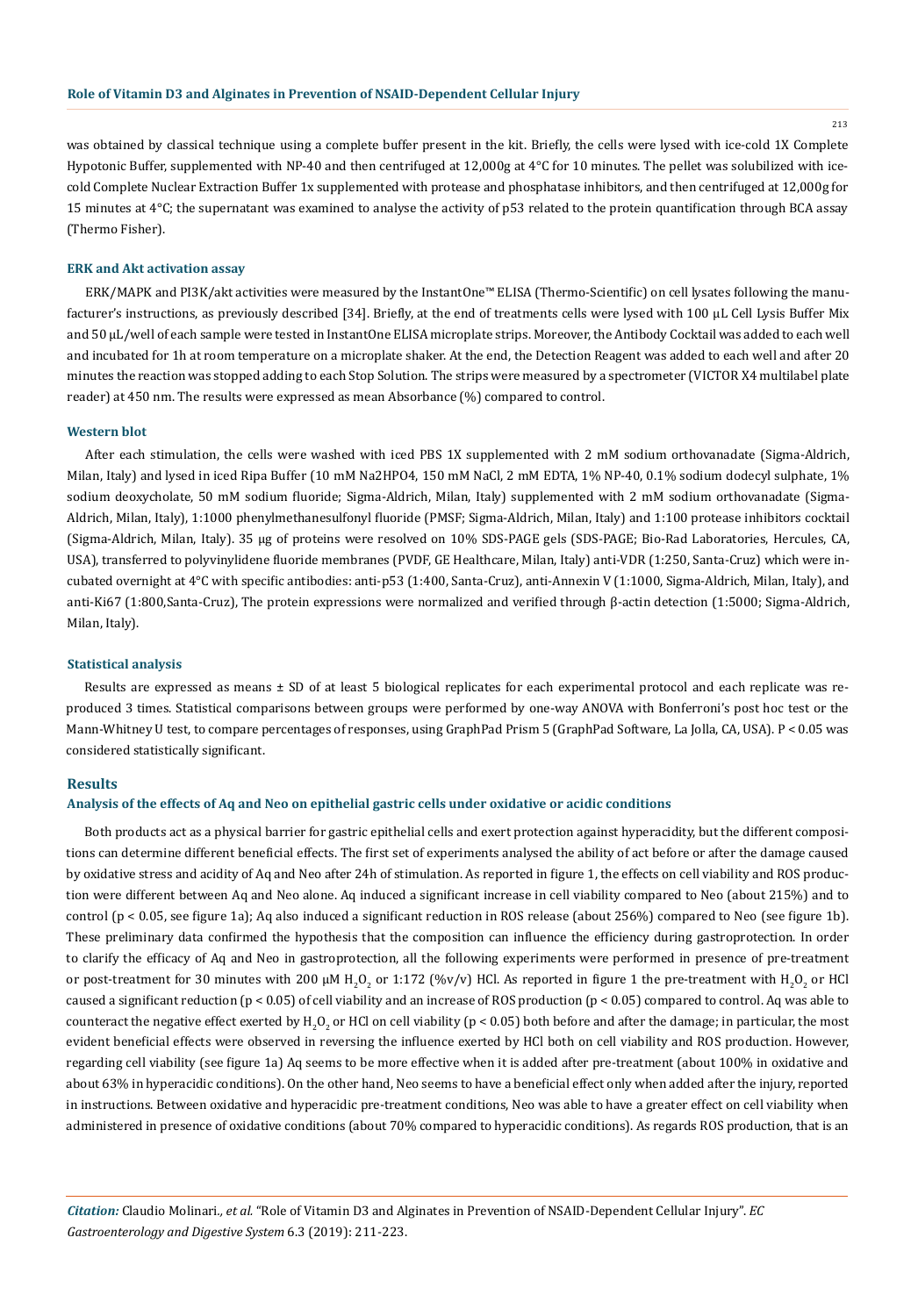important parameter to evaluate cellular damage, Aq and Neo had a different effect under oxidative and hyperacidic conditions, confirming the differences observed in cell viability (see figure 1b). Indeed, both Aq and Neo had better results when added after pre-treatment, but Aq had a greater beneficial effect on hyperacidic conditions and Neo during oxidative stress. These data confirmed a different effect on cell viability and ROS production of Aq compared to Neo and suggest the existence of a different mechanism of protection.



*Figure 1: Effects of Aq and Neo during acidic and oxidative stress. In panel (a) cell viability and in panel (b) ROS production measured in gastric epithelial cells treated with Aq and Neo for 24h. Aq= combination between alginates and vitamin D3, Neo= mixture of polysaccharides and flavonoids. Data are expressed as means ± SD (%) of five independent experiments normalized to control values (0% line). \*p < 0.05 vs control; \*\* p < 0.05 vs H2O2; ϕp < 0.05 vs HCl; arrows indicate p < 0.05 between different groups.*

## **Analysis of the effects of Aq and Neo to prevent cell death**

Cell death is an energy-dependent process that requires ATP: typically, apoptotic cells exhibit a significant decrease in ATP level. This parameter is important in evaluating the effectiveness of Aq and Neo to prevent loss of gastric epithelial cells caused by oxidative stress or hyperacidity. As reported in figure 2a, ATP level was higher in presence of Aq than Neo in basal conditions (p < 0.05), confirming data observed on cell viability. In addition, treatment with 200 μM H2O2 or 1:172 (%v/v) HCl caused a significant reduction (p < 0.05) of ATP indicating cell death. Aq was able to counteract the negative effects exerted by H2O2 or HCl on ATP production (p < 0.05) both before and after the damage, but the best result was observed in reversing the influence exerted by pre-treatment with HCl compared to control (p < 0.05). Neo was able to exert beneficial effects when added after the injury and confirmed a greater effect on ATP production when in presence of oxidative conditions compared to control (p < 0.05). These data support the hypothesis of a different protection mechanism between Aq and Neo. Since p53 is a key component for cellular-induced apoptosis through mitochondrial stress markers, additional experiments were performed under the same conditions as reported before. As reported in figure 2b, the activity of p53 induced by Aq and

*Citation:* Claudio Molinari*., et al.* "Role of Vitamin D3 and Alginates in Prevention of NSAID-Dependent Cellular Injury". *EC Gastroenterology and Digestive System* 6.3 (2019): 211-223.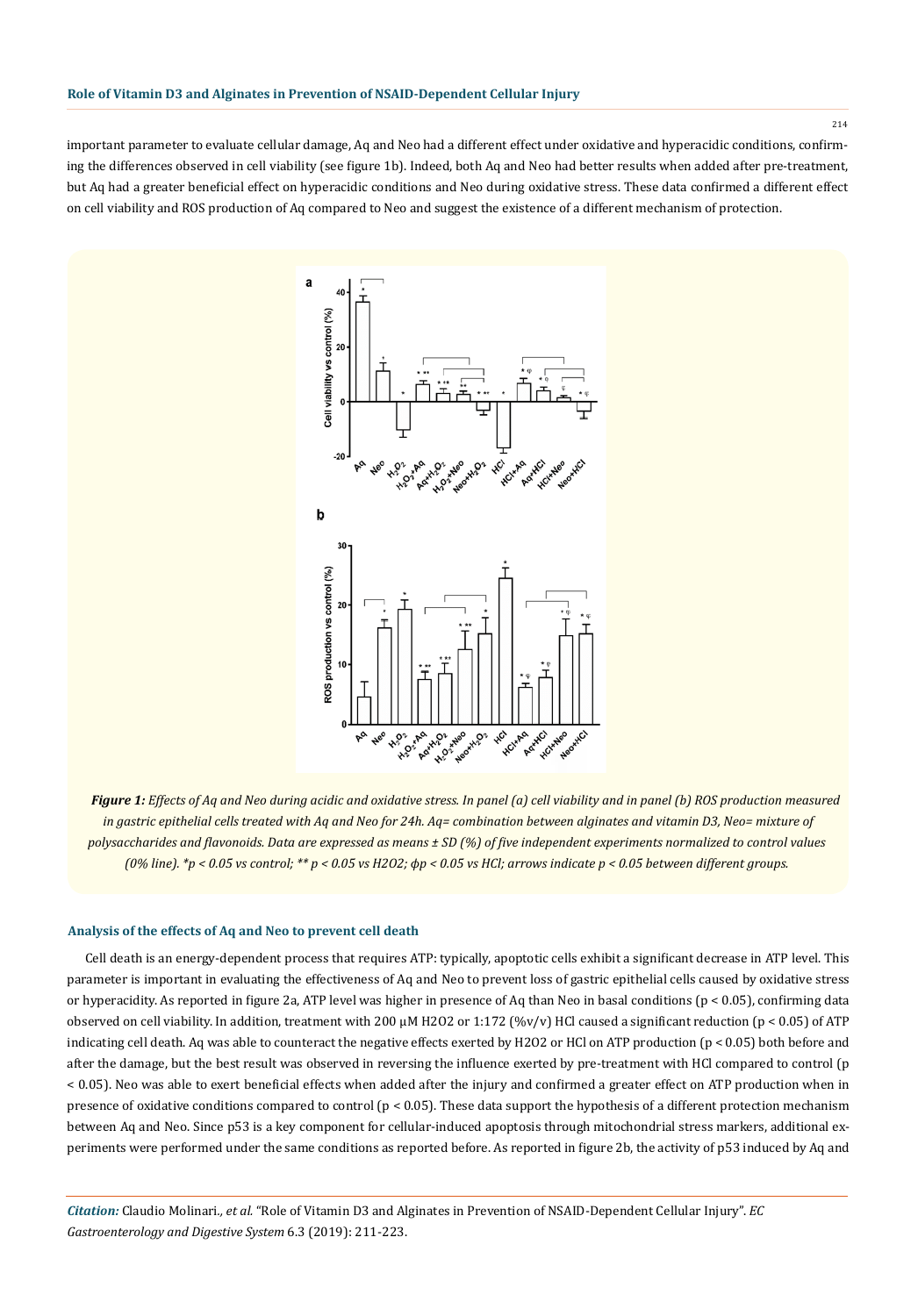Neo alone was at physiological level supported the beneficial effects observed above; moreover, in presence of  $\rm H_2O_2$  and HCl alone, p53 activity significantly increased compared to control, indicating a significant mitochondrial stress and a potential activation of the pathway leading to cell death. The ability to prevent and restore the damage caused by  $\rm H_2O_2$  and HCl of Aq (p < 0.05) was confirmed: indeed, no significant differences were observed between pre and post treatments. Contrary to what observed for Aq, Neo was able to prevent and restore the damage caused by H<sub>2</sub>O<sub>2</sub> (p < 0.05), but a little activation was observed with HCl: this data confirms the ability of Neo to better counteract the negative effects of oxidative stress during hyperacidic conditions. All these results support the hypothesis that Aq and Neo act differently to prevent epithelial stomach cell death. Finally, since the greater effects of Aq were observed in pre-treatment conditions with HCl, in all successive experiments only these conditions were maintained.



*Figure 2: Effects of Aq and Neo on apoptotic mechanism. In panel (a) ATP production and in panel (b) p53 activation in gastric epithelial cells treated with Aq and Neo for 24h during acidic condition or oxidative stress. The abbreviations are the same reported in figure 1. Data are expressed as means ± SD (%) of five independent experiments normalized to control values. \*p < 0.05 vs control; \*\*p < 0.05 vs H2O2; ϕp < 0.05 vs HCl; arrows indicate p < 0.05 between different groups*

## **Aq and Neo as gastroprotective agents**

Since the chronic use of NSAID can cause gastric ulcers, gastroprotective agents are frequently used in combination with anti-acid treatments. However, these agents often do not remove the causes of hyperacidity or oxidative stress created by NSAID in the stomach. So today scientific research is trying to find new resources of natural origin, especially derived from plants, able to reduce gastric cells damage. In this context the effects of Aq and Neo were tested in presence of diclofenac; in particular Aq and Neo were added before and after the stimulation with diclofenac under hyperacidic conditions. As shown in figure 3a, in presence of diclofenac alone, cell viability

*Citation:* Claudio Molinari*., et al.* "Role of Vitamin D3 and Alginates in Prevention of NSAID-Dependent Cellular Injury". *EC Gastroenterology and Digestive System* 6.3 (2019): 211-223.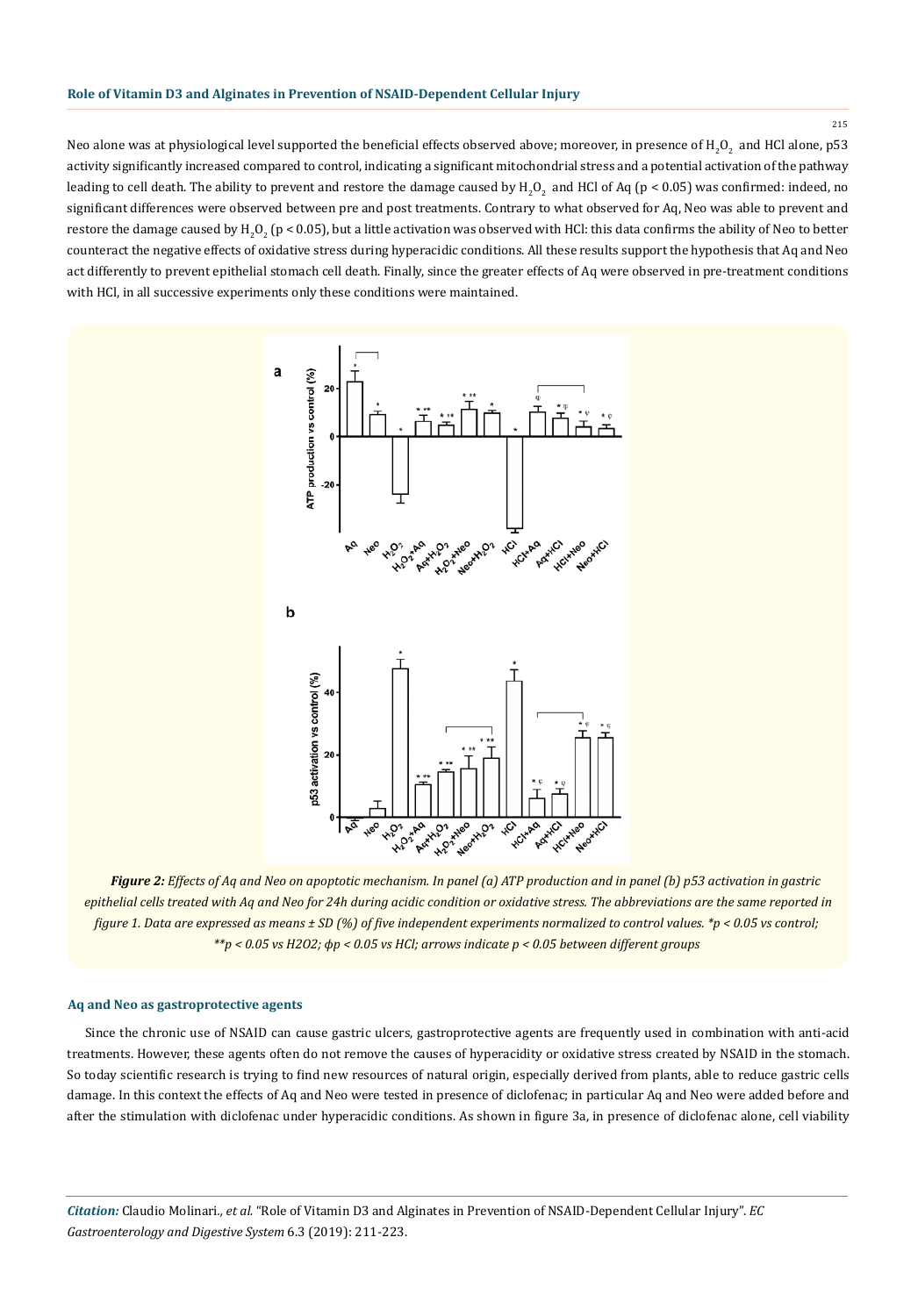was reduced compared to control ( $p < 0.05$ ), indicating a lower tolerability of the cells, and the pre-and post-stimulations with Aq and Neo were able to reduce this negative effect. In particular, the greatest effect was obtained using Aq compared to Neo (about 64%) when added before diclofenac. On the contrary, during the stimulation after diclofenac, the greatest effect was obtained with Neo compared to Aq (about 40%). These data suggest the possible ability of Aq and Neo to be used as gastroprotective agents under hyperacidic conditions in a different manner; in particular the best result was observed using Aq compared to Neo. This hypothesis was confirmed by comparing data obtained with Aq and Neo on cell viability with pantoprazole experiments (P), where similar effect of Aq and Neo preventing the loss of cell caused by diclofenac were observed. It is noteworthy that Aq and Neo added before diclofenac seemed to be more effective than P (p < 0.05), indicating Aq and Neo as a new possible therapeutic approach. Finally, all these results were confirmed under acidic conditions, in which Aq and Neo counteracted the negative effects of diclofenac better than P ( $p < 0.05$ ). In particular, pre-treatment with HCl caused a significant reduction (p < 0.05 vs control) in cell viability induced by diclofenac and only Aq was able to prevent (pre-stimulation) and restore (post-stimulation) the damage caused by diclofenac under these conditions (p < 0.05 vs control and vs diclofenac), indicating a greater effectiveness of Aq than Neo as a gastro-protector agent. Since a consequence of hyperacidity is the production of oxidative stress, additional experiments were carried out to investigate the ability of Aq and Neo to reverse the damage acting on radical oxygen species (ROS) release. As reported in figure 3b, diclofenac induced a significant increase (about 30%) in ROS production compared to control, confirming its negative effect on cell proliferation. Pre-stimulation with Aq was able to significantly reduce the ROS release caused by diclofenac compared to the post-stimulation (about 70% vs post-treatment). Moreover, Neo seemed to have greater effects when added after diclofenac to reduce ROS production (p < 0.05, about 33% compared to pre-treatment). These data confirm a different ability of Aq and Neo to maintain a gastric protection. In addition, comparing the effects of Aq and Neo to P, in presence of diclofenac, the gastro-protection mechanism was confirmed: indeed, Aq and Neo had more effectiveness than P (p < 0.05). Similar data were observed under acidic conditions, in which diclofenac improved its negative effects and Aq and Neo counteract it (p < 0.05) exerting greater effects compared to P (0 < 0.05). As before, Aq had higher effects when added before diclofenac compared to post-stimulation (p < 0.05), supporting the idea that it can be used as a gastroprotective agent.



*Figure 3: Effects of Aq and Neo alone and combined with diclofenac during acidic and hyperacidic conditions. In panel (a) cell viability and in panel (b) ROS production observed in gastric epithelial cells treated for 24h. P= pantoprazole, D= diclofenac, the other abbreviations are the same reported in figure 1. Data are expressed as means ± SD (%) of five independent experiments normalized to control values. \*p < 0.05 vs control; \*\*p < 0.05 vs HCl; ϕp < 0.05 vs diclofenac; ϕϕp < 0.05 vs HCl+diclofenac; arrows indicate p < 0.05 between different groups.*

*Citation:* Claudio Molinari*., et al.* "Role of Vitamin D3 and Alginates in Prevention of NSAID-Dependent Cellular Injury". *EC Gastroenterology and Digestive System* 6.3 (2019): 211-223.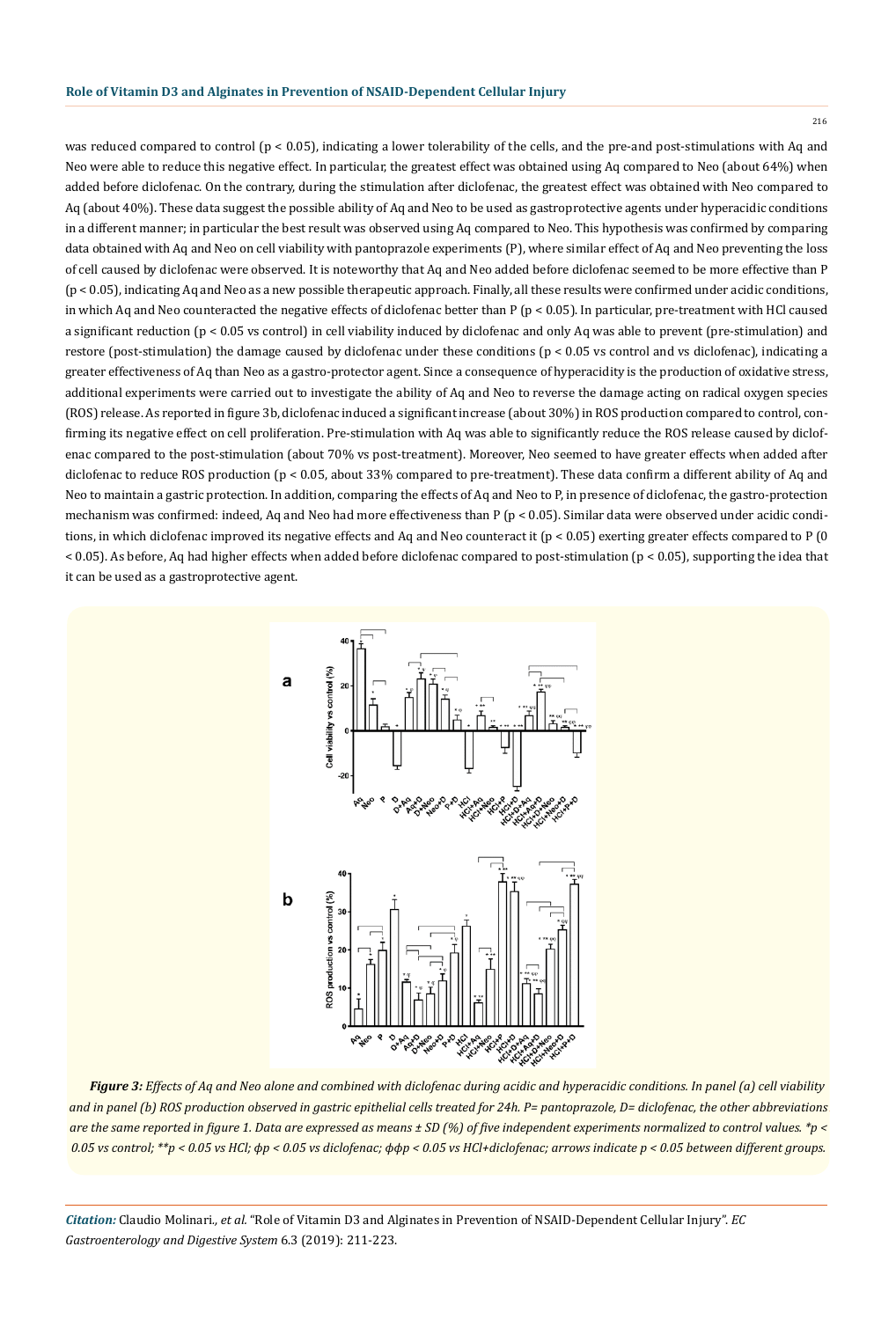#### **Analysis of intracellular pathways activated by Aq and Neo during gastro-protection**

Since the most critical consequence for taking NSAID is hyperacidity, the latter has only been further investigated; in order to verify the gastroprotection induced by Aq and Neo, some additional experiments were performed to analyse annexin V, p53, Ki67, PI3K/Akt expressions and ERK/MAPK activity. As reported in figure 4a, annexin V, a marker of nuclear integrity, is important to exclude the activation of cell death pathway. Hyperacidic conditions confirmed their negative effects (p < 0.05 vs control) and Aq and Neo alone, significantly reduced the annexin V expression compared to HCl alone (p < 0.05). In addition, they were also able to counteract the expression of annexin V in presence of diclofenac: in particular Aq had a better result when added before diclofenac (about 25% vs post-stimulation) and Neo showed its best effect when added after diclofenac (about 23% vs pre-stimulation). In order to confirm the protection exerted by Aq and Neo and to exclude a damage leading to cell death, p53 expression was evaluated under the same conditions (see figure 4b). Also in this case results confirmed the negative effects on p53 expression of both hyperacidity and diclofenac, with an increase of about 36% and 32% respectively, compared to control. The positive mechanism activated by Aq on hyperacidic condition was able to reduce the activation of p53 caused by hyperacidity and diclofenac (p < 0.05): in particular the greater effect was observed when added before diclofenac (about 59% vs diclofenac). On the contrary, Neo was able to induce a beneficial effect when it was added after diclofenac (about 25% vs diclofenac), confirming data observed previously. Since an important factor for protection against damage, in addition to the maintenance of vitality, is the induction of cell proliferation, the Ki67 marker was also studied. The expression of Ki67 (see figure 4c) in presence of hyperacidic condition or diclofenac were significantly reduced compared to control (p < 0.05) and the pre- and post-stimulation with Aq reverted these conditions (p < 0.05); in particular a greater effect was observed when it was added before diclofenac (about 44% vs poststimulation), supporting previous data about cell viability. Neo was also able to induce an increase in cell proliferation, but the best result was observed when it was administered after diclofenac (about 50% vs pre-stimulation), indicating a different protective mechanism compared to Aq.



*Figure 4: Western blot and densitometric analysis of apoptotic and proliferation pathways during hyperacidic condition. In (a) Annexin V, in (b) p53 and in (c) Ki67 expressions analysed through Western blot (an example on the left) and densitometric analysis (on the right) of gastric epithelial cells treated for 24h. The abbreviations are the same used in figure 3. All results are expressed as means ± SD (%) normalized to control values of five independent experiments. \*p < 0.05 vs control; \*\*p < 0.05 vs HCl;*  $\phi$  *p < 0.05 vs HCl+diclofenac; arrows indicate p < 0.05 between different groups.*

*Citation:* Claudio Molinari*., et al.* "Role of Vitamin D3 and Alginates in Prevention of NSAID-Dependent Cellular Injury". *EC Gastroenterology and Digestive System* 6.3 (2019): 211-223.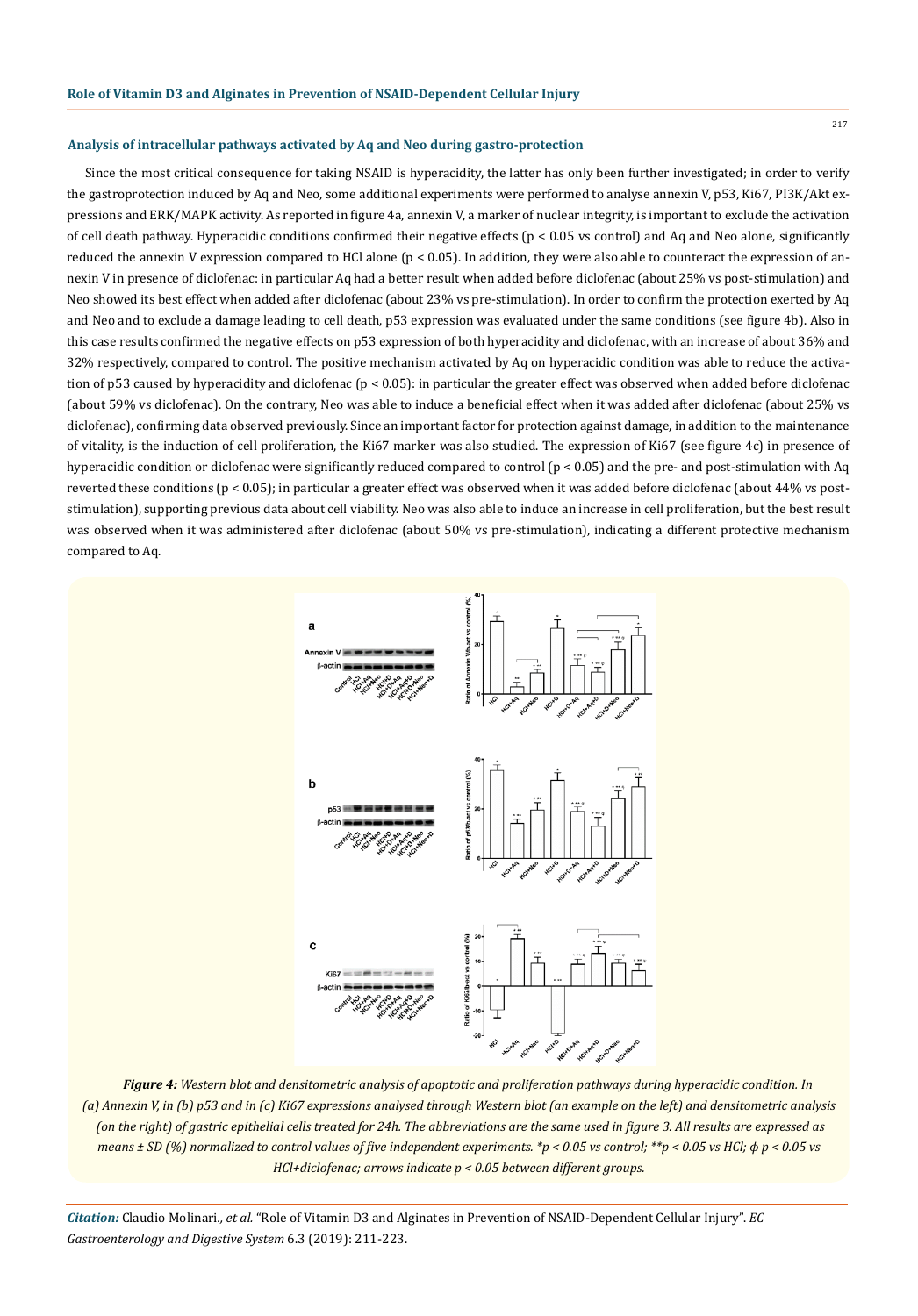Furthermore, cell survival is an important parameter, useful to better understand the mechanism that supports gastroprotection. In this context ERK/MAPK and PI3K/Akt were also analysed by ELISA test on hyperacidic condition. As reported in figure 5, diclofenac alone induced a significant reduction on ERK and Akt activities, indicating a negative influence on cell survival ( $p < 0.05$  vs control). The preand post-stimulations with Aq were able to counteract these negative effects: indeed, ERK ( $p < 0.05$ ) and Akt activities ( $p < 0.05$ ) were significantly increased compared to diclofenac, supporting previous data about the ability of Aq to act both before and after the damage. In addition, the major effects were observed when it was added before diclofenac (about 156% and 55% respectively, compared to poststimulation) supporting the hypothesized mechanism of action. On the other hand, Neo exerted a beneficial effect on ERK and Akt marker, but a greater result was observed when it was added after diclofenac (about 18% and 100%, respectively, vs pre-stimulation). All these results are important to confirm the different potential gastroprotective activity of Aq and Neo.



*Figure 5: Analysis of survival kinases activity on hyperacid condition. In panel (a) ERK/MAPK and in (b) PI3K/Akt activities measured by ELISA test in gastric epithelial cells treated for 24h. The abbreviations are the same used on figure 3. All the results are expressed as means ± SD (%) normalized to control values of five independent experiments. \*p < 0.05 vs control; \*\*p < 0.05 vs HCl; ϕ p < 0.05 vs HCl+diclofenac; arrows indicate p < 0.05 between different groups.*

## **Discussion**

Recent clinical investigations reveal that NSAID, widely used to alleviate inflammation, fever, and pain in clinical practice, have an equal risk to develop gastropathic and enteropathic damage [5,35] and then the relative gastric toxicity is a major consideration [3,36]. NSAID-

*Citation:* Claudio Molinari*., et al.* "Role of Vitamin D3 and Alginates in Prevention of NSAID-Dependent Cellular Injury". *EC Gastroenterology and Digestive System* 6.3 (2019): 211-223.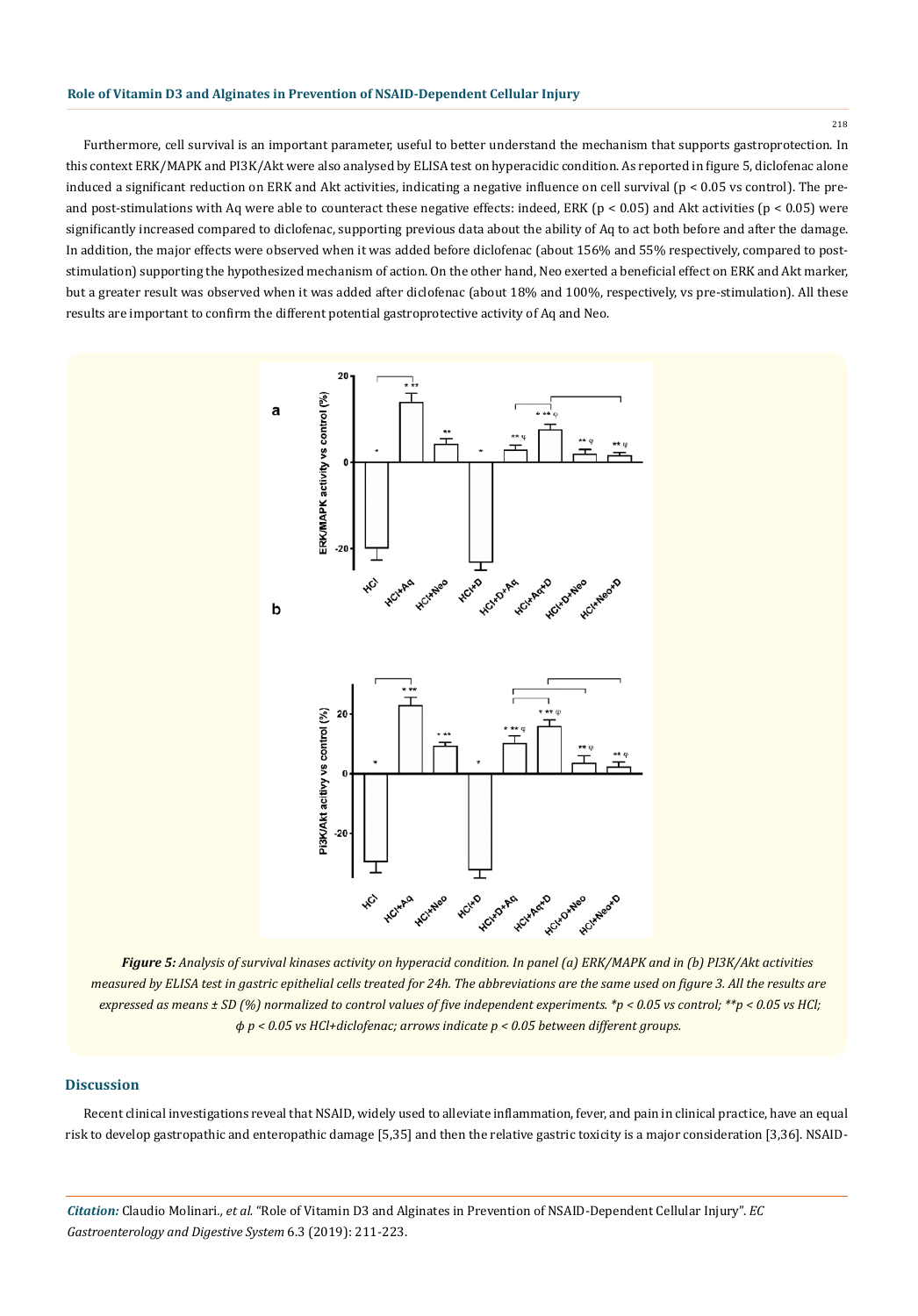induced gastroenteropathy has emerged as an important socioeconomic problem because there are no approved therapeutic strategies/ interventions to prevent/treat NSAID-induced enteropathic damage [37]. Despite recent medical advances, the management of peptic ulcers and their complications remains a challenge, involving high morbidity and death rates for the disease [38]. NSAID can be divided into COX-2 selective inhibitors and non- selective COX inhibitors (COX1 and COX2 inhibitors) [39] which have a higher risk of ulcers in the GI tract [40]. The most important non-selective COX inhibitors include aspirin, diclofenac, indomethacin, piroxicam, naproxen, and ketoprofen [41]. Diclofenac is extensively used worldwide in several formulations due to its analgesic, anti-inflammatory and antipyretic activities [12]. The extensive usage of diclofenac has been further evident since in 2012, a significantly high amount of prescriptions in USA included this drug. Presently, it is the most commonly used over-the-counter NSAID [1]. Nevertheless, several side effects are consequences of their administration, especially with chronic use, including cardiovascular problems, renal function disorders, hepatic injuries, alterations in gastrointestinal mucosal integrity [8,42] and electrolyte disturbances [43,44]. A classical gastrointestinal consequence is a peptic ulcer which is a multifaceted process that includes the generation of ROS, inducing inflammatory molecules of the COX-2, cytosolic phospholipases A2, leukotriene B4, 5-lipoxygenase, PGE2, TNF-alfa, IL-1beta, and IL-6 production [45,46], increasing LPO, xanthine oxidase, and DNA damage [47,48] and the inhibition of antioxidant enzymes including glutathione peroxidase, glutathione reductase, glutathione S-transferase, catalase, superoxide dismutase, and heme oxygenase-1 as well as glutathione (GSH)/oxidized-GSH ratio in vivo [49]. The toxic effects of diclofenac on stomach mitochondria is well known [1]. Human gastric epithelial cells treated with diclofenac exhibited significant O2 production. The generated  $0_{2}$  subsequently resulted in the production of several other reactive prooxidants. Ultimately these ROS collectively affected the viability of the cells by striking at the basis of cellular powerhouses or mitochondria via mitochondrial depolarization [1]. Therefore, ROS may also cause oxidative damage to biological macromolecules and react with proteins, lipids, and mitochondrial DNA, leading to cell death by affecting various apoptotic pathways in the gastrointestinal tract [47-49]. Furthermore, NSAID also down-regulates angiogenesis, inhibits mucosal cellular restitution, and promotes extracellular matrix degradation [50]. Thus, it is important to regulate the levels of ROS in the gastrointestinal tract. In addition, another important proinflammatory effect of HCl, consistent with the existing literature, is its action on synthesis [51]. PPI are currently used for the treatment and prevention of NSAID-induced gastroduodenal lesions [52]. The efficacy of PPI depends on their ability to inhibit gastric acid secretion [6]; however, in recent years, it has been proposed that acid-independent mechanisms may also contribute to the antiulcer actions of PPI [2]. Additionally, there are some reports that showing how PPI may produce gastric glands toxicity [53] and this is associated with an appreciable amount of systemic adverse effects in humans [54,55]. Thus, the identification of more effective and safer therapies for the treatment of NSAIDinduced gastroenteropathic lesions remains an urgent priority. For this purpose, researchers are still investigating new molecules to find an ideal agent with a better safety profile. In the current study, the effects of a new compound named Aq on an *in vitro* experimental model of gastric cells have been observed. This work demonstrates that Aq can exert protective effects on gastric cells in terms of viability, ROS and NO production, thanks to vitamin D3, which is able to improve the beneficial effects induced by alginates, supporting existing data about their mechanism of gastroprotection [27,56].

Moreover, further *in vitro* studies demonstrate that VDR activation enhances intracellular junctions and promotes mucosal wound repair through vitamin D3 activity [57]. There is evidence that oxidative stress plays an important role in the pathogenesis of gastric injury [27]. It is noteworthy that experimental evidence shows how ROS production or superoxide (O-<sub>2</sub>) are induced both by cellular exposure to an alkaline environment and/or by acidic injury [58]. It is well known that vitamin D3 may prevent cell death inhibiting superoxide anion generation, maintaining mitochondria function and cell viability, and activating survival kinases [31]. Our results show that Aq alone, during H<sub>2</sub>O<sub>2</sub> or HCl exposure is able to improve cell viability compared to control and to other commercial products such as Neo, composed of different natural extracts. In addition, Aq significantly reduced ROS production and decreased cell viability loss when added after the injury, suggesting that cell damage and cytotoxicity can be prevented. These results suggest that Aq may exert a better gastroprotective effect through an antioxidant pathway, inhibiting apoptosis and activating survival kinases. Such effect was stronger in preventing epithelial damage than what observed using other gastroprotective agents such as Neo. Since the gastroprotection is more important during the use of diclofenac, further experiments were carried out to validate the observed results. The results obtained from this new series of experiments have allowed us to significantly confirm beneficial effects of Aq to prevent injury caused by diclofenac under both acidic and hyperacidic conditions. Indeed, the gastroprotection exerted by Aq was similar to effect of pantoprazole indicating its effectiveness on cell viability, on reducing ROS production and on apoptotic mechanism, increasing the activation of survival kinases and cell proliferation.

*Citation:* Claudio Molinari*., et al.* "Role of Vitamin D3 and Alginates in Prevention of NSAID-Dependent Cellular Injury". *EC Gastroenterology and Digestive System* 6.3 (2019): 211-223.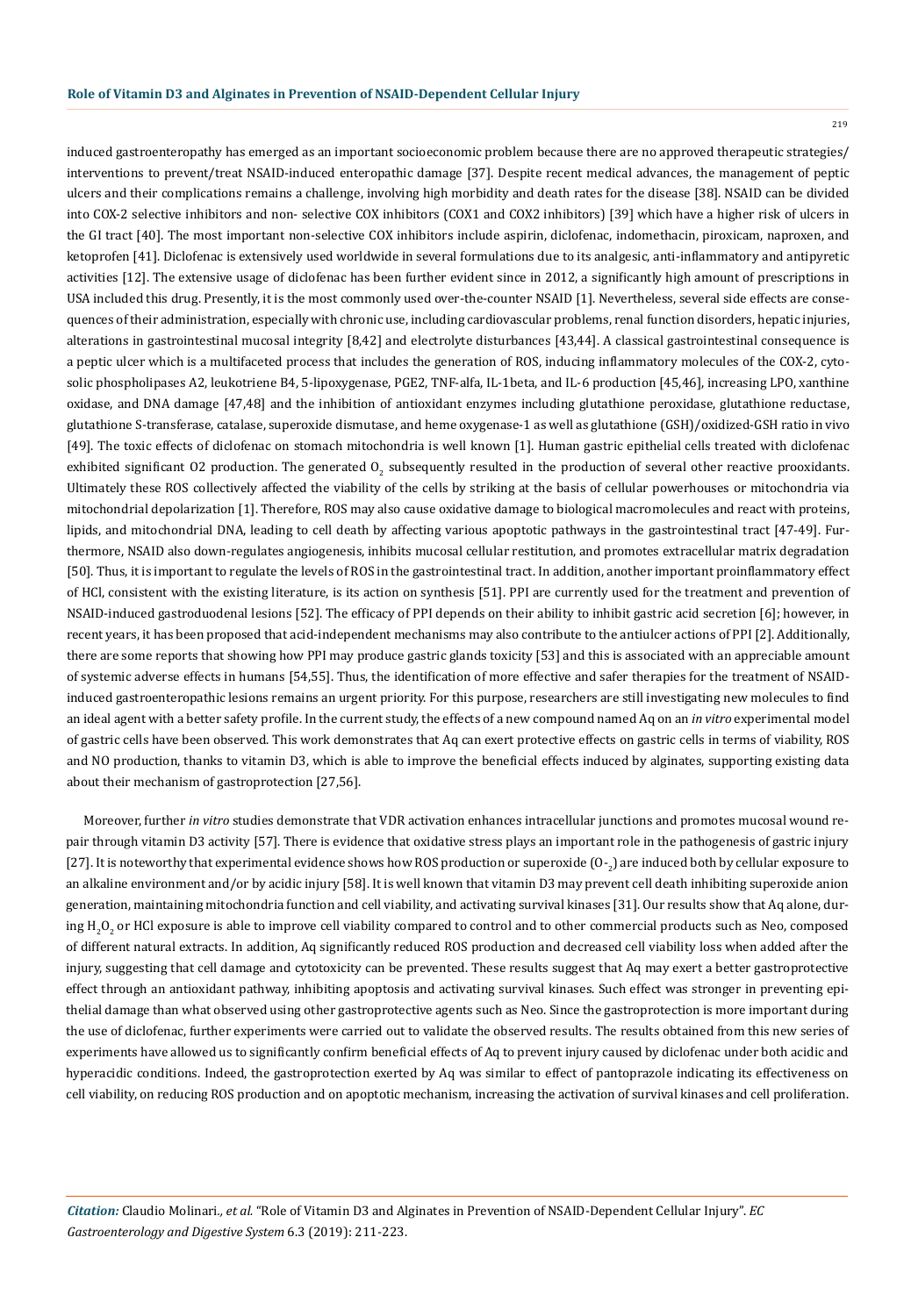#### **Conclusion**

In conclusion, this work demonstrates for the first time that Aq has a beneficial effect on gastric epithelial cells under both acidic and hyperacidic conditions, joining the effects of a mechanical barrier with the modulation of intracellular pathways in order to maintain or restore the integrity of gastric epithelium. This mechanism is important to prevent the damage induced by NSAID, such as diclofenac. However, further *in vivo* or research will be necessary in order to assess, with histological and immunocytochemical methods, the efficacy of Aq on gastric mucosa treated with diclofenac.

#### **Acknowledgements**

The authors thank Dr. Mariangela Fortunato for her precious help in revising the language. Laborest Italia S.r.l donated Aquilea Reflux®. This research had the financial support of the Università del Piemonte Orientale, UPO. Funds derived also from private donations to author's laboratory.

#### **Conflict of Interest**

The authors declare no competing financial interests.

## **Bibliography**

- 1. Mazumder, S., *et al*[. "Selective scavenging of intra-mitochondrial superoxide corrects diclofenac-induced mitochondrial dysfunction](https://www.ncbi.nlm.nih.gov/pubmed/27693316) [and gastric injury: a novel gastroprotective mechanism independent of gastric acid suppression".](https://www.ncbi.nlm.nih.gov/pubmed/27693316) *Biochemical Pharmacology* 121 [\(2016\): 33-51.](https://www.ncbi.nlm.nih.gov/pubmed/27693316)
- 2. Fornai M., *et al*[. "Mechanisms of protection by pantoprazole against NSAID-induced gastric mucosal damage".](https://www.ncbi.nlm.nih.gov/pubmed/16080005) *Naunyn-Schmiede[berg's Archives of Pharmacology](https://www.ncbi.nlm.nih.gov/pubmed/16080005)* 372.1 (2005): 79-87.
- 3. Manocha S., *et al*[. "Administration of H2 blockers in NSAID induced gastropathy in rats: effect on histopathological changes in gas](https://www.ncbi.nlm.nih.gov/pubmed/27281503)tric, hepatic and renal tissues". *[Archives of Gastroenterology](https://www.ncbi.nlm.nih.gov/pubmed/27281503)* 53.1 (2016): 36-43.
- 4. Gadzhanova S., *et al*[. "COX-2 inhibitor and non-selective NSAID use in those at increased risk of NSAID-related adverse events".](https://www.ncbi.nlm.nih.gov/pubmed/23179898) *[Drugs and Aging](https://www.ncbi.nlm.nih.gov/pubmed/23179898)* 30.1 (2013): 23-30.
- 5. Sostres C., *et al*[. "Nonsteroidal anti-inflammatory drugs and upper and lower gastrointestinal mucosal damage".](https://www.ncbi.nlm.nih.gov/pmc/articles/PMC3890944/) *Arthritis Research and Therapy* [15.3 \(2013\): S3.](https://www.ncbi.nlm.nih.gov/pmc/articles/PMC3890944/)
- 6. [Wallace JL. "Pathogenesis of NSAID-induced gastroduodenal mucosal injury".](https://www.ncbi.nlm.nih.gov/pubmed/11566035) *Best Practice and Research: Clinical Gastroenterology*  [15.5 \(2001\): 691-703.](https://www.ncbi.nlm.nih.gov/pubmed/11566035)
- 7. Burke A., *et al*. "Analgesic-antipyretic agents, pharmacotherapy of gout". In: Brunton LL, Lazo JS and Parker KL (Eds.), Goodman and Gilman. Pharmacological Bases of Therapeutics.  $11<sup>th</sup>$  edition, McGraw Hill Company Incorporation, New York (2006): 671-715.
- 8. Domiati S., *et al*[. "Investigation of chronic efficacy and safety profile of two potential anti-inflammatory bipyrazole-based com](https://www.ncbi.nlm.nih.gov/pubmed/29662323)pounds in experimental animals". *[Journal of Inflammation Research](https://www.ncbi.nlm.nih.gov/pubmed/29662323)* 11 (2018): 143-153.
- 9. Sostres C., *et al*[. "Adverse effects of non-steroidal anti-inflammatory drugs \(NSAIDs, aspirin and coxibs\) on upper gastrointestinal](https://www.ncbi.nlm.nih.gov/pubmed/20227026) tract". *[Best Practice and Research: Clinical Gastroenterology](https://www.ncbi.nlm.nih.gov/pubmed/20227026)* 24.2 (2010): 121-132.
- 10. Riihiluoma P., *et al*[. "Treatment of primary dysmenorrhea with diclofenac sodium".](https://www.ncbi.nlm.nih.gov/pubmed/7028529) *European Journal of Obstetrics and Gynecology [and Reproductive Biology](https://www.ncbi.nlm.nih.gov/pubmed/7028529)* 12.3 (1981): 189-194.
- 11. Pantziarka P., *et al*[. "Repurposing Drugs in Oncology \(ReDO\)-diclofenac as an anti-cancer agent".](https://www.ncbi.nlm.nih.gov/pubmed/26823679) *Ecancermedicalscience* 10 (2016): [610.](https://www.ncbi.nlm.nih.gov/pubmed/26823679)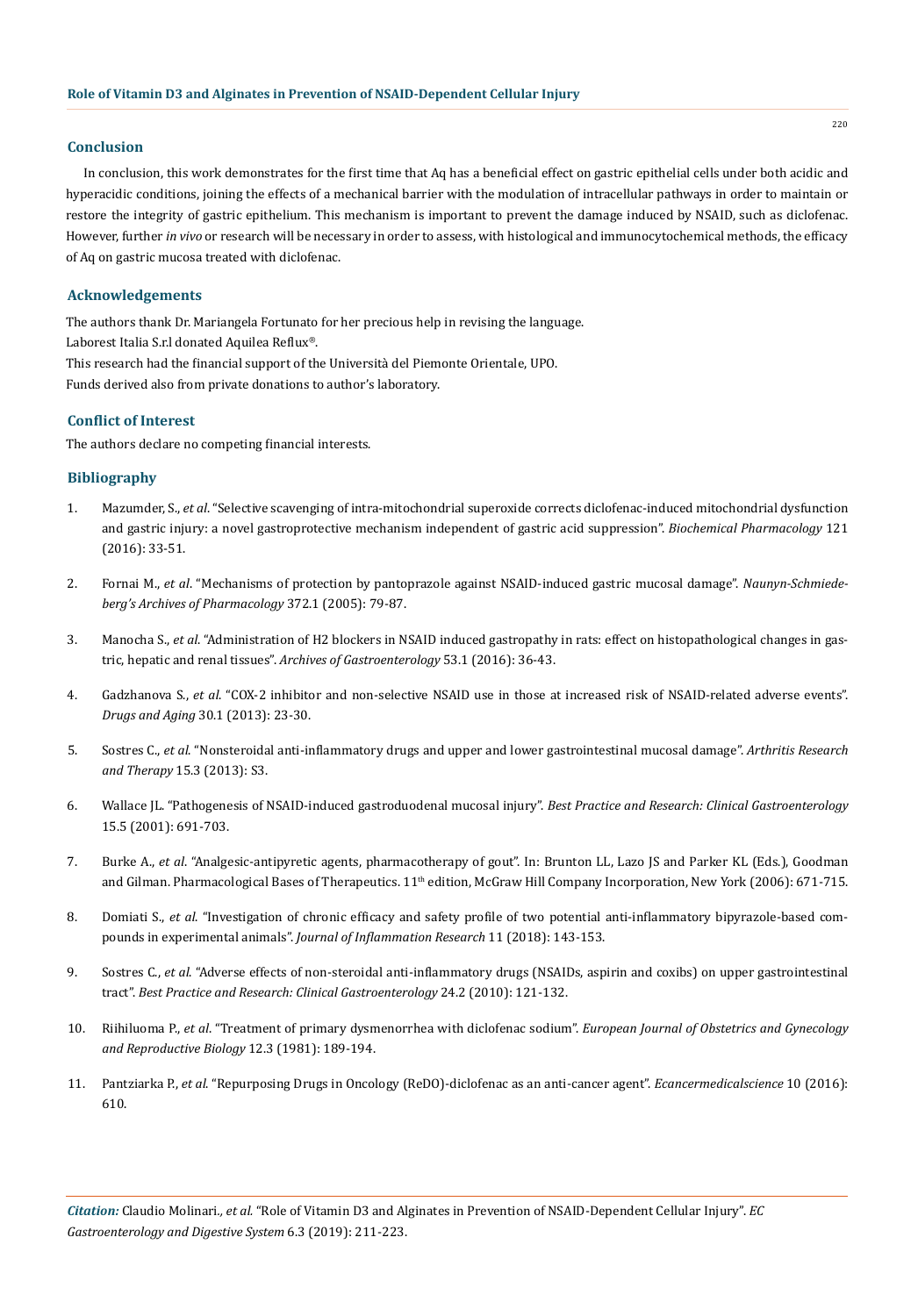- 12. [Gan TJ. "Diclofenac: an update on its mechanism of action and safety profile".](https://www.ncbi.nlm.nih.gov/pubmed/20470236) *Current Medical Research and Opinion* 26.7 (2010): [1715-1731.](https://www.ncbi.nlm.nih.gov/pubmed/20470236)
- 13. Hiraishi H., *et al*[. "Involvement of oxidative stress in the pathogenesis of NSAID-induced gastric mucosal damage".](https://www.ncbi.nlm.nih.gov/pubmed/10905368) *Journal of Gastroenterology* [35.7 \(2000\): 567-569.](https://www.ncbi.nlm.nih.gov/pubmed/10905368)
- 14. Rostom A., *et al*[. "Prevention of NSAID-induced gastroduodenal ulcers".](https://www.ncbi.nlm.nih.gov/pubmed/12519573) *Cochrane Database of Systematic Reviews* 4 (2002): CD002296.
- 15. Bjarnason I., *et al*[. "Intestinal permeability in the pathogenesis of NSAID-induced enteropathy".](https://www.ncbi.nlm.nih.gov/pubmed/19148789) *Journal of Gastroenterology* 44.19 [\(2009\): 23-29.](https://www.ncbi.nlm.nih.gov/pubmed/19148789)
- 16. Matsui H., *et al*[. "The pathophysiology of non-steroidal anti-inflammatory drug \(NSAID\)-induced mucosal injuries in stomach and](https://www.ncbi.nlm.nih.gov/pmc/articles/PMC3045681/) small intestine". *[Journal of Clinical Biochemistry and Nutrition](https://www.ncbi.nlm.nih.gov/pmc/articles/PMC3045681/)* 48.2 (2011): 107-111.
- 17. Lau JY., *et al*[. "Challenges in the management of acute peptic ulcer bleeding".](https://www.ncbi.nlm.nih.gov/pubmed/23746903) *Lancet* 381.9882 (2013): 2033-2043.
- 18. Haastrup P., *et al*[. "Rapidly increasing prescribing of proton pump inhibitors in primary care despite interventions: a nationwide](https://www.ncbi.nlm.nih.gov/pubmed/24779533) observational study". *[European General Practice](https://www.ncbi.nlm.nih.gov/pubmed/24779533)* 20.4 (2014): 290-293.
- 19. Dajani, E.Z., *et al*[. "Novel therapeutic approaches to gastric and duodenal ulcers: an update".](https://www.ncbi.nlm.nih.gov/pubmed/11060758) *Expert Opinion On Investigational Drugs* [9.7 \(2000\): 1537-1544.](https://www.ncbi.nlm.nih.gov/pubmed/11060758)
- 20. Singh DP., *et al*[. "Co-administration of quercetin with pantoprazole sodium prevents NSAID-induced severe gastroenteropathic dam](https://www.ncbi.nlm.nih.gov/pubmed/27780667)[age efficiently: Evidence from a preclinical study in rats".](https://www.ncbi.nlm.nih.gov/pubmed/27780667) *Experimental and Toxicologic Pathology* 69.1 (2017): 17-26.
- 21. Maiden L., *et al*[. "A quantitative analysis of NSAID-induced small bowel pathology by capsule enteroscopy".](https://www.ncbi.nlm.nih.gov/pubmed/15887101) *Gastroenterology* 128.5 [\(2005\): 1172-1178.](https://www.ncbi.nlm.nih.gov/pubmed/15887101)
- 22. Goldstein J., *et al*[. "Small bowel mucosal injury is reduced in healthy subjects treated with celecoxib compared with ibuprofen plus](https://www.ncbi.nlm.nih.gov/pubmed/17451567) [omeprazole, as assessed by video capsule endoscopy".](https://www.ncbi.nlm.nih.gov/pubmed/17451567) *Alimentary Pharmacology and Therapeutics* 25.10 (2007): 1211-1222.
- 23. [Reilly JP. "Safety profile of the proton-pump inhibitors".](https://www.ncbi.nlm.nih.gov/pubmed/10597119) *American Journal of Health-System Pharmacy* 56.23 (1999): S11-S17.
- 24. Dial S., *et al*[. "Risk of Clostridium difficile diarrhea among hospital inpatients prescribed proton pump inhibitors: cohort and case](https://www.ncbi.nlm.nih.gov/pubmed/15238493)control studies". *[Canadian Medical Association Journal](https://www.ncbi.nlm.nih.gov/pubmed/15238493)* 171.1 (2004): 33-38.
- 25. Charlot M., *et al*[. "Proton pump inhibitor use and risk of adverse cardiovascular events in aspirin treated patients with first time](https://www.ncbi.nlm.nih.gov/pubmed/21562004) [myocardial infarction: nationwide propensity score matched study".](https://www.ncbi.nlm.nih.gov/pubmed/21562004) *British Medical Journal* 342 (2011): d2690.
- 26. Teramura-Grönblad M., *et al*[. "Risk of death associated with use of PPIs in three cohorts of institutionalized older people in Finland".](https://www.ncbi.nlm.nih.gov/pubmed/22483648) *[Journal of the American Medical Directors Association](https://www.ncbi.nlm.nih.gov/pubmed/22483648)* 13.5 (2012): 488.e9-13.
- 27. Uberti F., *et al*[. "Role of vitamin D\(3\) combined to alginates in preventing acid and oxidative injury in cultured gastric epithelial cells".](https://www.ncbi.nlm.nih.gov/pubmed/27717330) *[BMC Gastroenterology](https://www.ncbi.nlm.nih.gov/pubmed/27717330)* 16.1 (2016): 127.
- 28. Kurose T., *et al*[. "Effect of vitamin D on gastrin and gastric somatostatin secretion from isolated perfused rat stomach".](https://www.ncbi.nlm.nih.gov/pubmed/2897057) *Life Sciences* [42.20 \(1988\): 1995-2001.](https://www.ncbi.nlm.nih.gov/pubmed/2897057)
- 29. Wang Y., *et al*. "Where is the vitamin D receptor?". *[Archives of Biochemistry and Biophysics](https://www.ncbi.nlm.nih.gov/pubmed/22503810)* 523.1 (2012): 123-133.
- 30. Ashton M., *et al*[. "Disparate effects of non-steroidal anti-inflammatory drugs on apoptosis in guinea-pig gastric mucous cells: inhibi](https://www.ncbi.nlm.nih.gov/pubmed/11815376)[tion of basal apoptosis by diclofenac".](https://www.ncbi.nlm.nih.gov/pubmed/11815376) *British Journal of Pharmacology* 135.2 (2002): 407-416.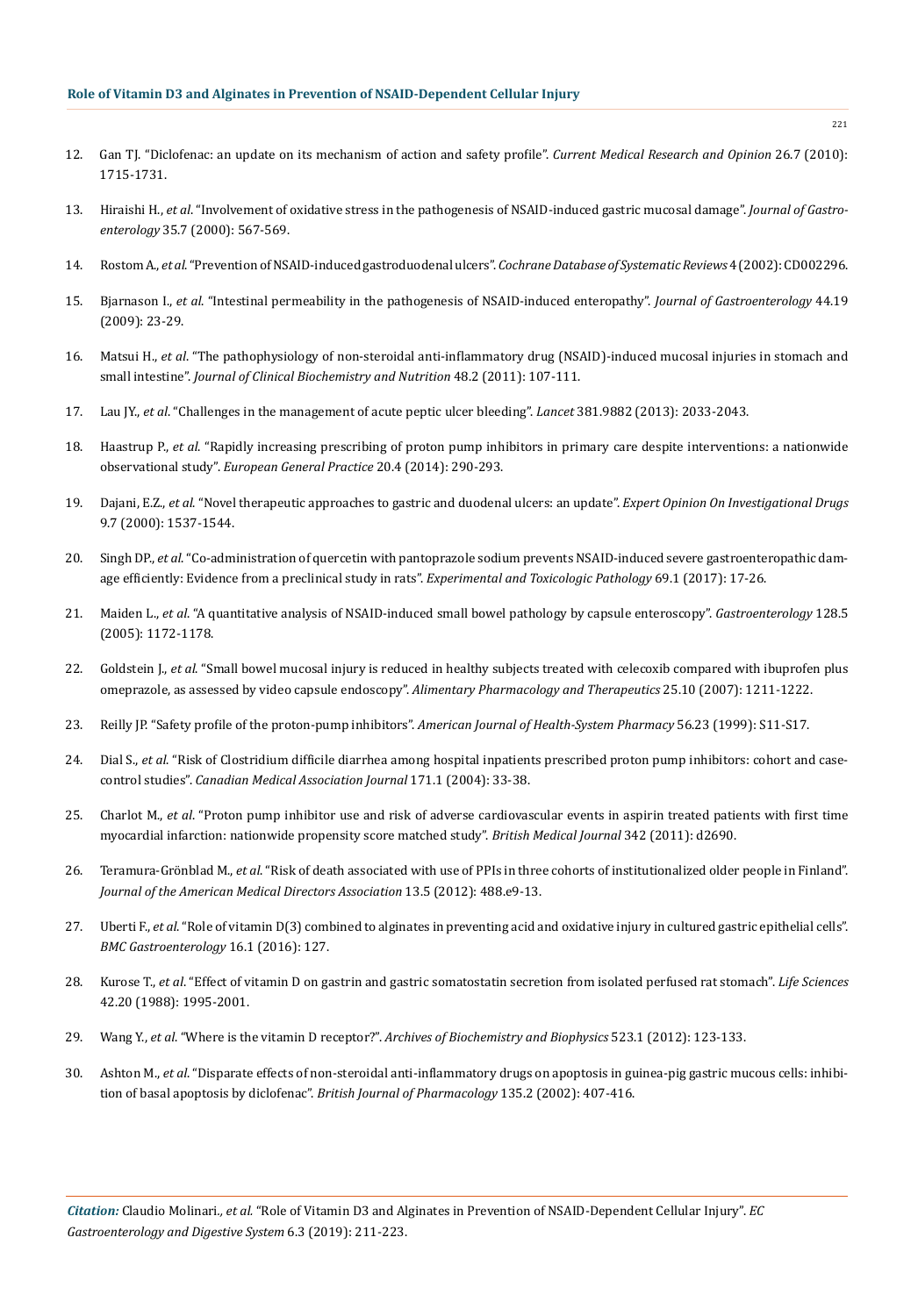- 31. Uberti F., *et al*[. "Vitamin D protects human endothelial cells from oxidative stress through the autophagic and survival pathways".](https://www.ncbi.nlm.nih.gov/pubmed/24285680) *[Journal of Clinical Endocrinology and Metabolism](https://www.ncbi.nlm.nih.gov/pubmed/24285680)* 99.4 (2014): 1367-1374.
- 32. Sun HY., *et al*[. "Hypoxic postconditioning reduces cardiomyocyte loss by inhibiting ROS generation and intracellular Ca2+ overload".](https://www.ncbi.nlm.nih.gov/pubmed/15563525) *[American Journal of Physiology-Heart and Circulatory Physiology](https://www.ncbi.nlm.nih.gov/pubmed/15563525)* 288.4 (2005): H1900-H1908.
- 33. Grossini E., *et al*[. "Levosimendan induces NO production through p38 MAPK, ERK and Akt in porcine coronary endothelial cells: role](https://www.ncbi.nlm.nih.gov/pmc/articles/PMC2697838/) for mitochondrial KATP channel". *[British Journal of Pharmacology](https://www.ncbi.nlm.nih.gov/pmc/articles/PMC2697838/)* 156.2 (2009): 250-261.
- 34. Uberti F., *et al*[. "Biological effects of combined resveratrol and vitamin D3 on ovarian tissue".](https://www.ncbi.nlm.nih.gov/pmc/articles/PMC5602920/) *Journal of Ovarian Research* 10.1 [\(2017\): 61.](https://www.ncbi.nlm.nih.gov/pmc/articles/PMC5602920/)
- 35. Singh DP., *et al*[. "Curcumin, a component of turmeric, efficiently prevents diclofenac sodium induced gastroenteropathic damage in](https://www.ncbi.nlm.nih.gov/pubmed/28733234) [rats: A step towards translational medicine".](https://www.ncbi.nlm.nih.gov/pubmed/28733234) *Food and Chemical Toxicology* 108 (2017): 43-52.
- 36. Choi YJ., *et al*[. "Protective effects of garlic extract, PMK-S005, against nonsteroidal anti-inflammatory drugs-induced acute gastric](https://www.ncbi.nlm.nih.gov/pubmed/25283375) damage in rats". *[Digestive Diseases and Sciences](https://www.ncbi.nlm.nih.gov/pubmed/25283375)* 59.12 (2014): 2927-2934.
- 37. Blackler RW., *et al*[. "Deciphering the pathogenesis of NSAID-enteropathy 1 using proton pump inhibitors and a hydrogen sulfide](https://www.ncbi.nlm.nih.gov/pubmed/25882612)releasing NSAID". *[American Journal of Physiology: Gastrointestinal and Liver Physiology](https://www.ncbi.nlm.nih.gov/pubmed/25882612)* 308.12 (2015): G994-G1003.
- 38. Cheng YT., *et al*[. "Phytochemicals enhance antioxidant enzyme expression to protect against NSAID-induced oxidative damage of the](https://www.ncbi.nlm.nih.gov/pubmed/27883262) gastrointestinal mucosa". *[Molecular Nutrition and Food Research](https://www.ncbi.nlm.nih.gov/pubmed/27883262)* 61.6 (2017).
- 39. Marjoribanks J., *et al*[. "Nonsteroidal anti-inflammatory drugs for dysmenorrhea".](https://www.ncbi.nlm.nih.gov/pubmed/26224322) *Cochrane Database of Systematic Reviews* 7 (2015): [CD001751.](https://www.ncbi.nlm.nih.gov/pubmed/26224322)
- 40. [Rainsford KD. "Profile and mechanisms of gastrointestinal and other side effects of nonsteroidal anti-inflammatory drugs \(NSAIDs\)".](https://www.ncbi.nlm.nih.gov/pubmed/10628591) *[American Journal of Medicine](https://www.ncbi.nlm.nih.gov/pubmed/10628591)* 107.6 (1999): 27S-36S.
- 41. Holland S., *et al*[. "Evidence-based guideline update: NSAIDs and other complementary treatments for episodic migraine prevention](https://www.ncbi.nlm.nih.gov/pubmed/22529203) [in adults: report of the Quality Standards Subcommittee of the American Academy of Neurology and the American Headache Soci](https://www.ncbi.nlm.nih.gov/pubmed/22529203)ety". *Neurology* [78.17 \(2012\): 1346-1353.](https://www.ncbi.nlm.nih.gov/pubmed/22529203)
- 42. Ong CKS., *et al*[. "An evidence-based update on nonsteroidal anti-inflammatory drugs".](https://www.ncbi.nlm.nih.gov/pubmed/17456832) *Clinical Medicine and Research* 5.1 (2007): [19-34.](https://www.ncbi.nlm.nih.gov/pubmed/17456832)
- 43. Kim S., *et al*[. "Electrolyte and Acid-base disturbances associated with non-steroidal anti-inflammatory drugs".](https://www.ncbi.nlm.nih.gov/pmc/articles/PMC3894511/) *Electrolytes and Blood Pressure* [5.2 \(2007\): 116-125.](https://www.ncbi.nlm.nih.gov/pmc/articles/PMC3894511/)
- 44. Bartoli E., *et al*[. "Hyperosmolar coma due to exclusive glucose accumulation: recognition and computations".](https://www.ncbi.nlm.nih.gov/pubmed/19178646) *Nephrology (Carlton)* [14.3 \(2009\): 338-344.](https://www.ncbi.nlm.nih.gov/pubmed/19178646)
- 45. Chatterjee S., *et al*[. "L- Theanine healed NSAID-induced gastric ulcer by modulating pro/antioxidant balance in gastric ulcer margin".](https://www.ncbi.nlm.nih.gov/pubmed/24981317) *[Journal of Natural Medicines](https://www.ncbi.nlm.nih.gov/pubmed/24981317)* 68.4 (2014): 699-708.
- 46. Shimoyama AT., *et al*[. "Antiulcerogenic activity of chlorogenic acid in different models of gastric ulcer".](https://www.ncbi.nlm.nih.gov/pubmed/23128853) *Naunyn-Schmiedeberg's Ar[chives of Pharmacology](https://www.ncbi.nlm.nih.gov/pubmed/23128853)* 386.1 (2013): 5-14.
- 47. Cheng YT., *et al*[. "Catechin protects against ketoprofen-induced oxidative damage of the gastric mucosa by up-regulating Nrf2 in](https://www.ncbi.nlm.nih.gov/pubmed/22704780) vitro and in vivo". *[Journal of Nutritional Biochemistry](https://www.ncbi.nlm.nih.gov/pubmed/22704780)* 24.2 (2013): 475-483.
- 48. Cheng YT., *et al*[. "DJ-1 plays an important role in caffeic acid-mediated protection of the gastrointestinal mucosa against ketoprofen](https://www.ncbi.nlm.nih.gov/pubmed/25037998)induced oxidative damage". *[Journal of Nutritional Biochemistry](https://www.ncbi.nlm.nih.gov/pubmed/25037998)* 25.10 (2014): 1045-1057.

*Citation:* Claudio Molinari*., et al.* "Role of Vitamin D3 and Alginates in Prevention of NSAID-Dependent Cellular Injury". *EC Gastroenterology and Digestive System* 6.3 (2019): 211-223.